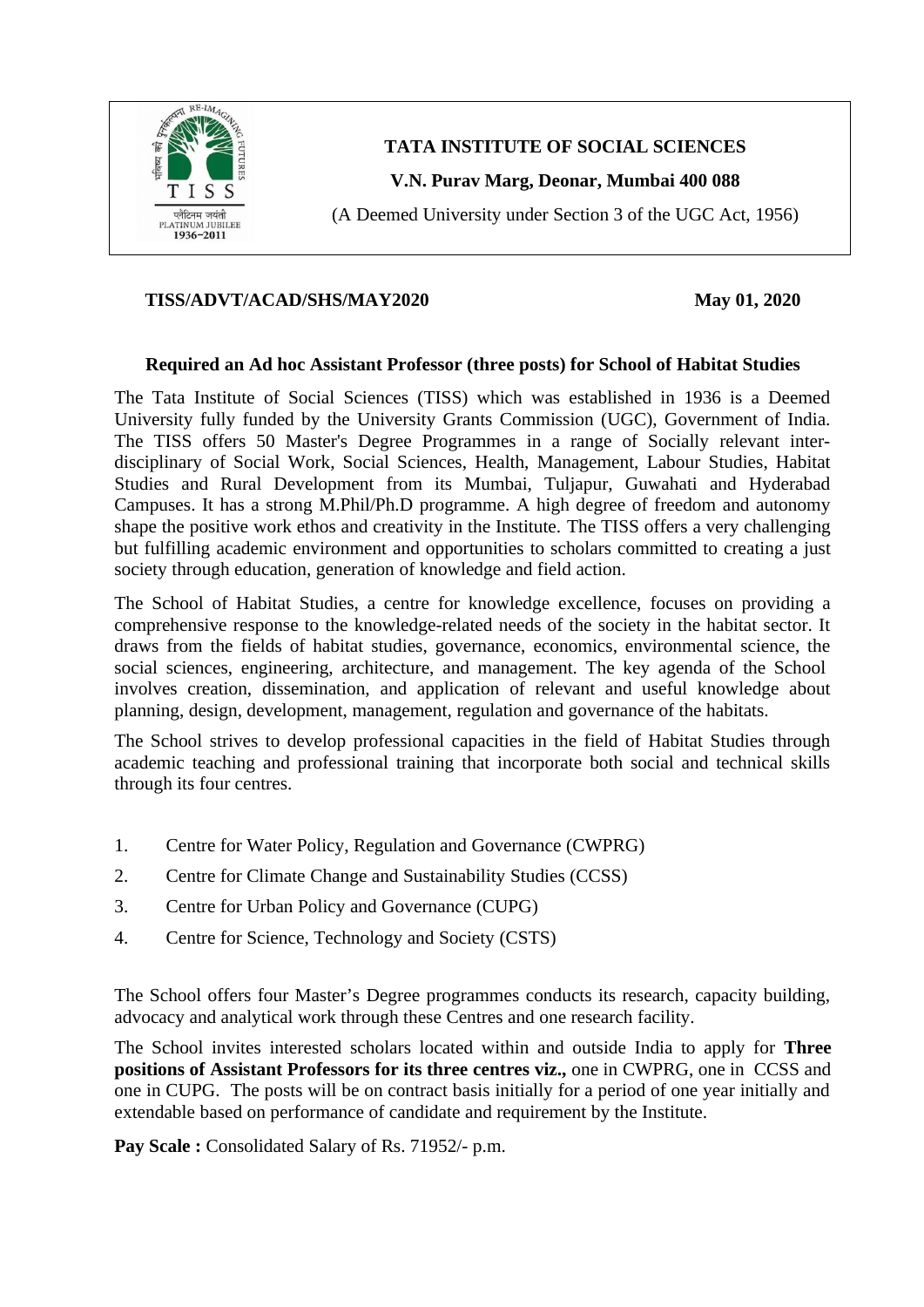## **Eligibility Criteria:**

# **Educational Qualification: Eligibility (A or B) :**

**A.**

i) A Master's degree with 55% marks (or an equivalent grade in a point-scale wherever the grading system is followed) in **Sustainability science / Energy science / Ecology/ Architecture / Design / Law / Economics /Finance** from an Indian University, or an equivalent degree from an accredited foreign university.

ii) Besides fulfilling the above qualifications, the candidate must have cleared the National Eligibility Test (NET) conducted by the UGC or the CSIR, or a similar test accredited by the UGC, like SLET/SET or who are or have been awarded a Ph. D. Degree in accordance with the University Grants Commission (Minimum Standards and Procedure for Award of M.Phil./Ph.D. Degree) Regulations, 2009 or 2016 and their amendments from time to time as the case may be exempted from NET/SLET/SET :

Provided, the candidates registered for the Ph.D. programme prior to July 11, 2009, shall be governed by the provisions of the then existing Ordinances/Bye-laws/Regulations of the Institution awarding the degree and such Ph.D. Candidates shall be exempted from the requirement of NET /SLET /SET for recruitment and appointment of Assistant Professor subject to the or equivalent positions in Universities/Colleges/Institutions fulfilment of the following conditions :-

a) The Ph.D. degree of the candidate has been awarded in a regular mode;

b) The Ph.D. thesis has been evaluated by at least two external examiners;

c) An open Ph.D. viva voce of the candidate has been conducted;

d) The Candidate has published two research papers from his/her Ph.D. work, out of which at least one is in a refereed journal;

e) The candidate has presented at least two papers based on his / her Ph.D. work in conferences / seminars sponsored/funded/supported by the UGC / ICSSR/ CSIR or any similar agency.

The fulfilment of these conditions is to be certified by the Registrar or the Dean (Academic Affairs) of the University concerned.

Note: NET/SLET/SET shall also not be required for such Masters Programmes in disciplines for which NET/SLET/SET is not conducted by the UGC, CSIR or similar test accredited by the UGC, like SLET/SET.

# **OR**

**B.** The Ph.D degree has been obtained from a foreign university/institution with a ranking among top 500 in the World University Ranking (at any time) by any one of the following: (i)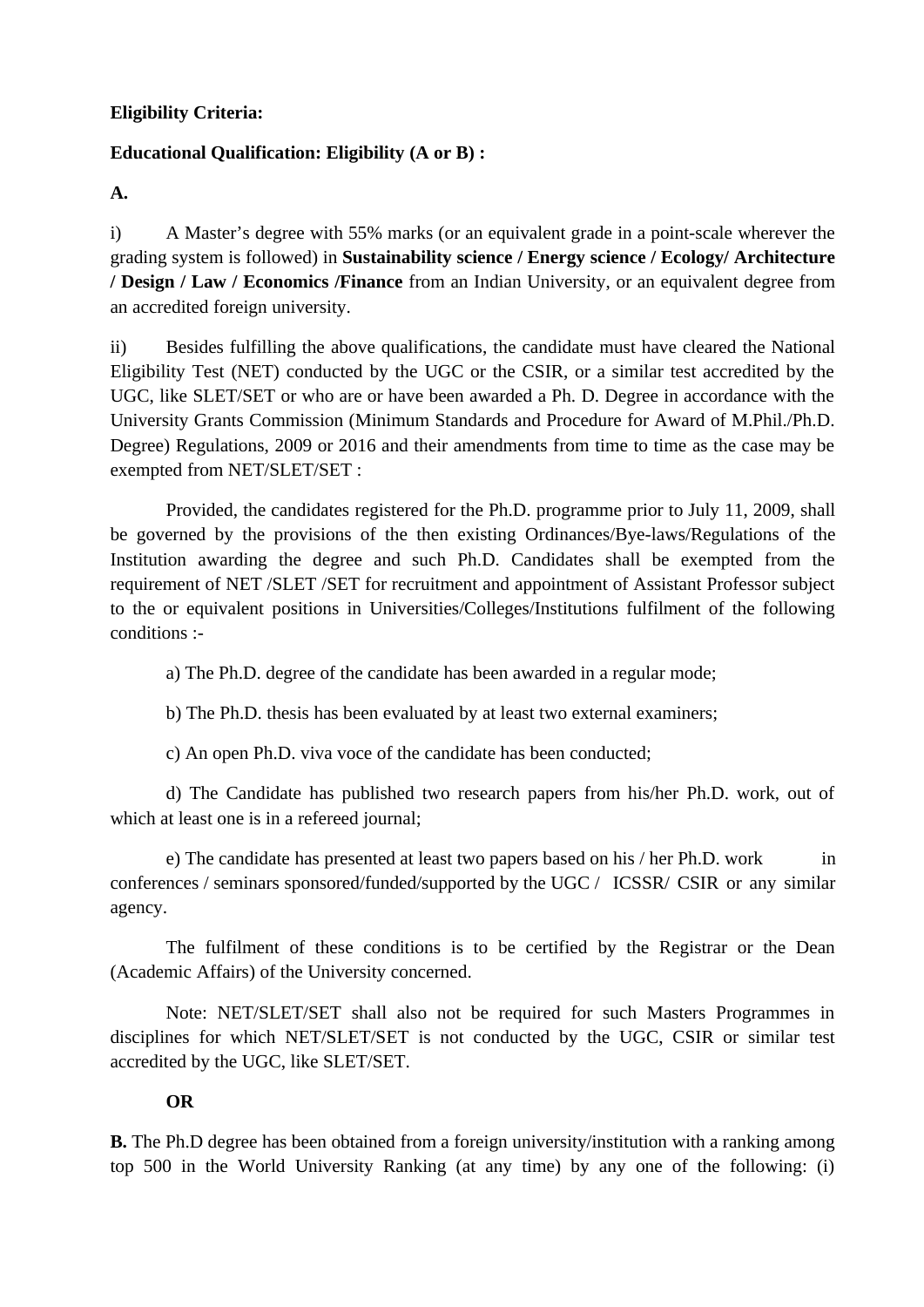Quacquarelli Symonds (QS) (ii) the Times Higher Education (THE) or (iii) the Academic Ranking of World Universities (ARWU) of the Shanghai Jiao Tong University (Shanghai).

## **The centre wise desirable qualification is as given below.**

#### **I. Centre for Water Policy and Governance**

The candidate with Master's degree in Law/Economics/Finance and two year of teaching experience at Post – Graduate level will be given preference, A familiarity with subjects such as regulatory authorities, infrastructure financing, contract theory, institutional economics and their interface with societal realities and the preparedness to work with an interdisciplinary team and participate in theory as well as field based teaching is a must.

## **II. Centre for Climate Change and Sustainability Studies**

The candidate with Master's degree in Sustainability Science/Energy Science/Ecology plus two years of teaching at post-graduate level shall be preferred. Teaching/work experience on aspects of climate change particularly mitigation shall be added advantage. The candidate is expected to have some orientation to social sciences and be prepared to teach theory and field based courses to students coming from varied backgrounds.

#### **III. Centre for Urban Policy and Governance**

 The candidate with Master's degree in Architecture or Design with two years of teaching experience at post-graduate level shall be given preference. Candidate is expected to have some orientation to social sciences, work in interdisciplinary teams, participate in theory as well as field based teaching and teach students coming from varied backgrounds.

#### **Last date of Receipt of Application** : **May 31, 2020**

**Interview:** The eligible candidates will be communicated by an e-mail and mobile phone to appear for the presentation and interview to be conducted at TISS, Mumbai.

**Application fee**: The application fee of Rs. 1000/- be paid on-line. The SC/ST/PWD candidates will be waived from the application fee if they attach the required certificate to the online application form. The application will be valid only on receipt of the application fee for those who are required to pay. Fees once paid shall not be refunded under any circumstances.

#### **Other Conditions:**

- The Institute reserves the right to relax qualification of the candidate based on the work experience.
- The institute reserves the right to invite persons for interview who may not have applied for as per the above procedure and not fill up the vacancy advertised.
- Since applications received may be short listed, merely possessing the prescribed qualifications and the requisite experience would not entitle a person to be called for interview.
- The post is unreserved, but candidates belonging to reserved category can apply.
- No queries or correspondence regarding issue of call letter for interview / selection of candidates for the post will be entertained at any stage and canvassing in any form is strictly prohibited and will lead to the candidate being debarred from consideration for the post.